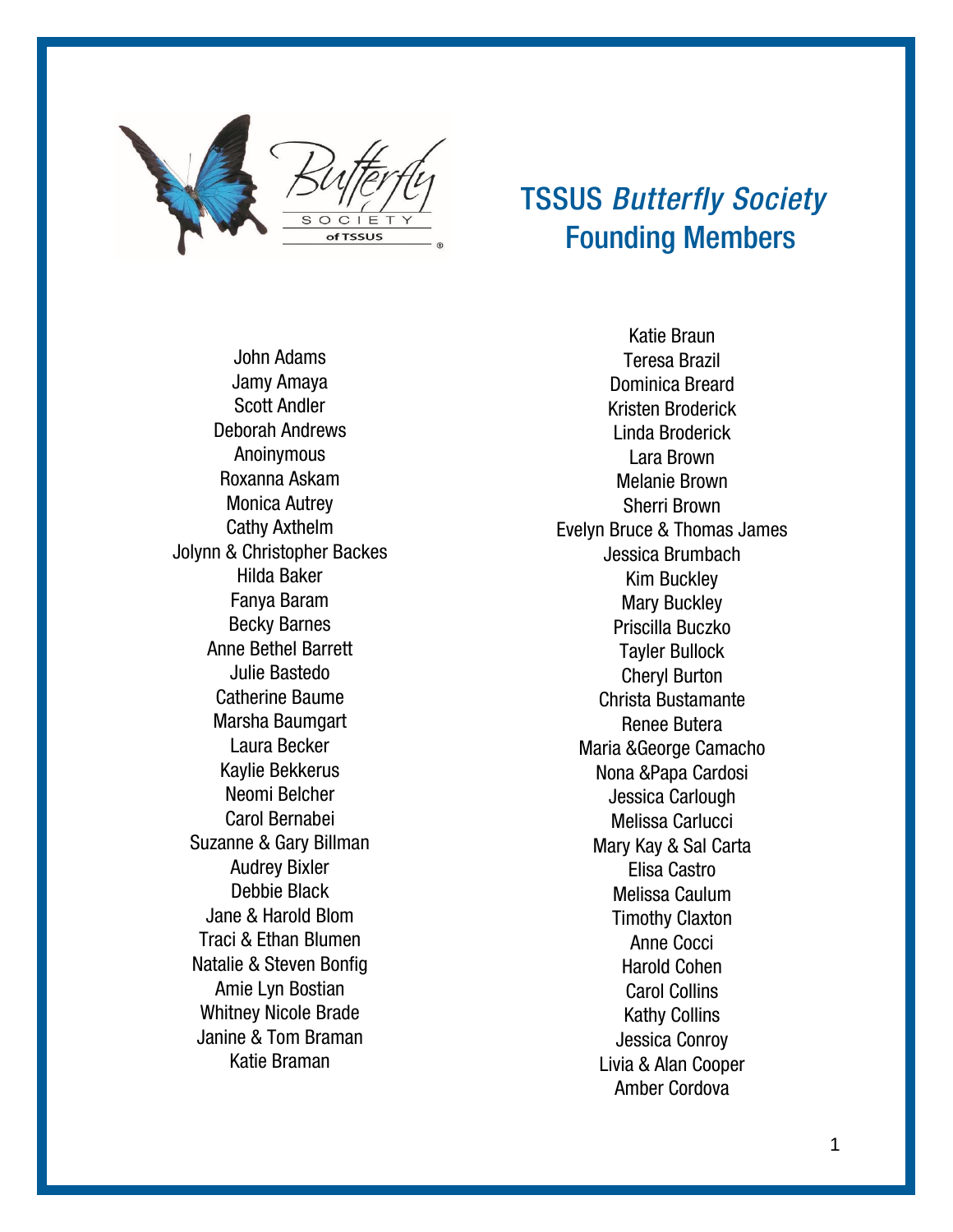Ashley Cormier Annie Coughlin Timothy Couture Carol & Kemp Crawford Charlotte Crawford Robert Crawford Janice Crow Denise Culin Colleen Curby Ann Shelton Currie Jen Czarnecki Nancy Daman Diane Dance Vincent Daniel Tania Danner Randal Dawson Arielle Dechabert -Ostland Tiffanie Denig Philip Denino Michelle Dharte Lauren & Shane Dickerson Holly Dickmeyer Loralee Dilorenzo Tamara Douglas Troy Douglas Gigi Dover Robyne Beth Drexler Christina Michele Driscoll Marcia Duggar Laurie Linn Duke Xavier Durand -Hollis Kevin Dwyer Marilyn Dye Jackie Edwards Mark Edwards Donna Eggen Brenda Elizondo Margaret Eng Go Dorothy Engle Casey Ensminger Nicole Ernst Boris

Toni Farrell Patricia Fechner, MD Elizabeth & Patrick Finley Gerald Flaig Ashley Fleming Jennifer Fletcher Barbara Flink Joanne Foodim Vicki Ford Tobey & Billy Forney Candace Forte Elaine Frazier Donna Frey Charles Friel Carrie Fronek Nanette Galbraith Hope Garcia Connie Jo Garland Nancy Garner Tracy Garner Brenda Gasca Wanda Geisbush April Lynn Gibbons Patti Gibbons Carolyn Gibbs Cheryl Gibbs G. Gary Gibbs, MD Renee Giles -Casper Meagan Given Hannah Goetz Jennifer Goldbeck Marianne Goltsos Debbie Gomez Karen Goodman Erin Graham Kim & Adrian Graham Christine Gross Brenda Gruwell Ebru Kadriye Gultekin Ammy Gutierrez Stephanie Guy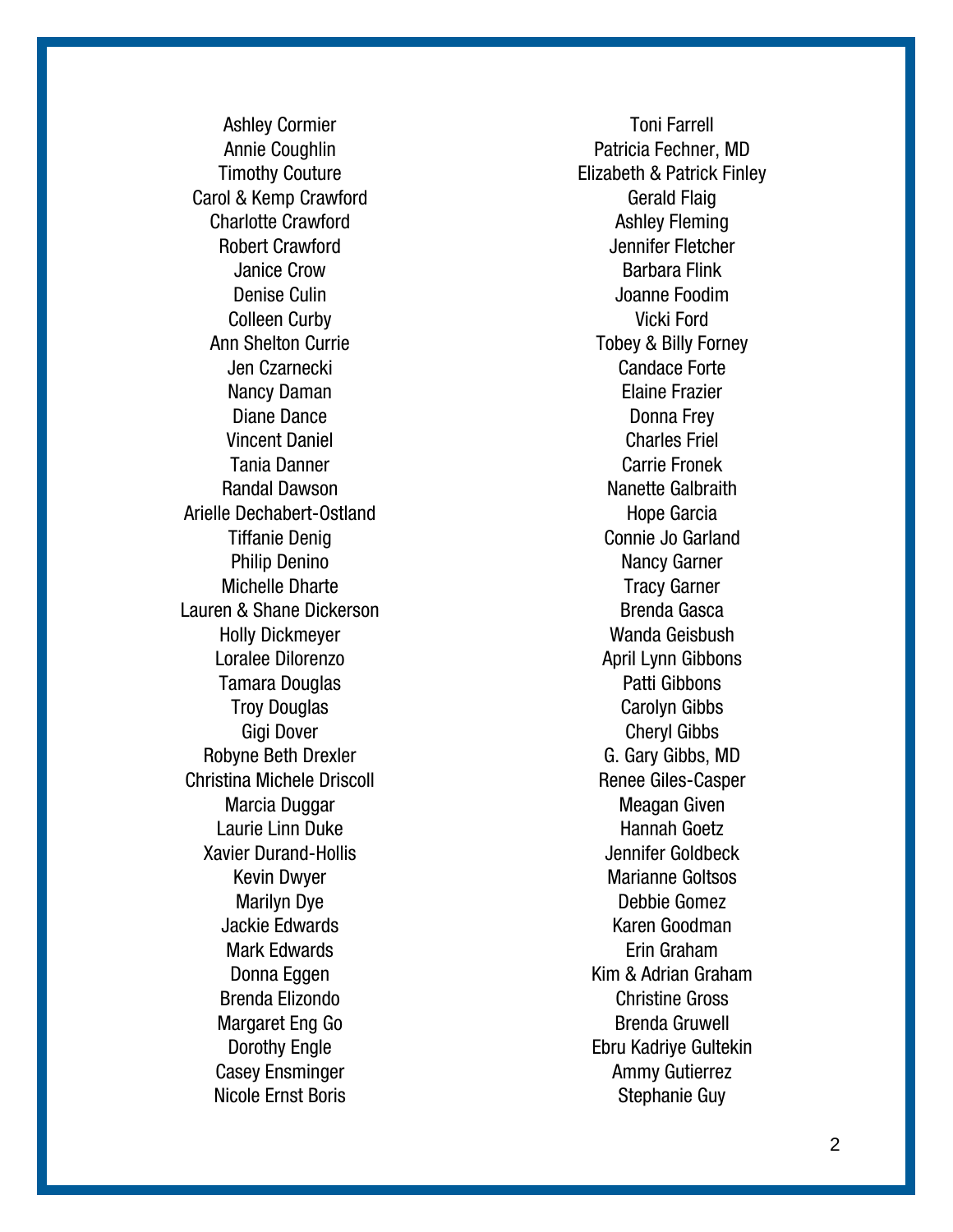Cheryl Hanaway Edrie Harrington Elizabeth Hartsell Susan & Craig Haskins Stephanie Hedbor Julianne Morelli Heinisch Delora Rose Helco Llnda & Ken Heller Jennifer Helzer David Hendrickson Carla Rae Henningsgaard Dionne Henry-Clarke Susan Heskins-Lazar Stacey & Douglas Hinsey Kathleen Hoffheimer Jennifer Holle Cassidy Hooper Andrea Horner Jennifer Hunt Helen Ingram Daniela Janceski Rebecca Jenkins Elizabeth Anne Jost Linda Kalb Cynthia Diane Keehler Linda Keely Bria Kelly Misty Klaiber Elaine Klimek Nicole & Thomas Knisley Lee Koffler Karen Krane Leigh Kratka Barbara Krauser Tristi & Tim Kriegler Racheal Kunesh Charlene Crickon Kushler Jennifer Law Mary Lawrence Lindsay Leach Leslie Leber

Lindsay Lee Kathleen Lelonek Christy Lentz Julie Leon Carmen Lesieur Lynn Lesieur Gregory Lewis Marjorie Lewis Mary Limbach Lisa Lindsey Barbara Lippe Megan Litkenhous Wanda (Wanhe) Liu Kassandra Livingstone Evan Los, MD Christina Losoya Margaret & Paul Lumpkins Heather Lynch Donna Maas Kathleen Maley Roberta Marcigan Marlene Mardis Patrícia Marques Barros Andrea McCarthy Stuart McCracken Celia McGowan Connie McManus Debta Nicole McMichael Erica Melman Cahterine Melver, MD & Kevin Melver Emily & Edward Metcalf Marcia Micklos Craig Jennifer Miller Jennifer Milton Nicole Moffett Abby Montag Patricia Chris Montemayor Dean Mooney, MD Season & Donovan Moore Mel Morelli Lauren Morrow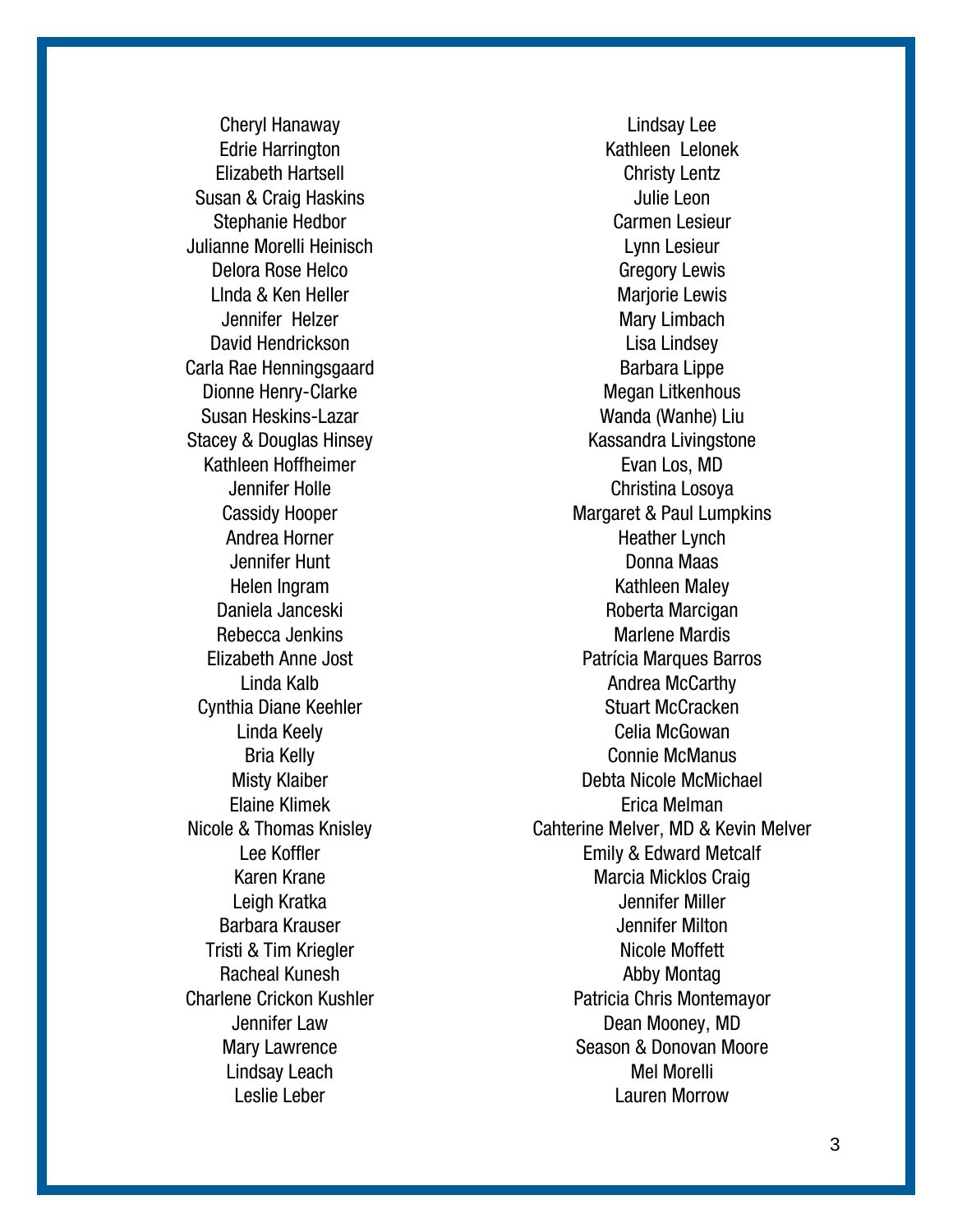Molly Moursi Isabell Munoz Kenneth Nakakura Kim Nelson Alice Niedelman Lesley Niemy Blake Nixon Kara Nolan Audrie Noll Renee Nowacki Carrie Odom Jennifer Odom Lisa Diane Pack Lisa Palomba Lori & Gene Pawlik Adrianne Peterson Debra Pettit Barbara Ann Phillip Hannah Polashek Stephen Pool Ann & David Pope Ashley Pope Michael Powell Siddharth Prakash, MD, Phd Kimberly Prince Teri Raffel Diana Raimi Kaitlyn Ralph Sarah Raybourn David Redding Alison Reigle Jeanne Reigle Sarah Rensel Ann Reynolds Donna Rice Danielle Richard Nikki Rinkliff Licenia Rojas Lisa Romeo Janis Ross Diane Saito

Victoria Sanchez Christine Sartori Mary Schneider Eyvonne Scurlock Lisa & Michael Sears Mark Seward Veena Sharma William Shieh Brenda Short Sarah Shutt Billi Jo Sielaff Kirt Simmons Claire Simms Janie Sitton Laura Sivadge Sarah Skinner Brent Skiver Lauren Skiver Nikole Slagal Guowei Slieh Cheryl Smith Karla Smith Michelle Smith Natalie Smith Sabrina & Eric Smith Sarah M. Smith Shae Smith Stephen Smith Barbara Speni Ann Stamp Joanna Stank Sharon Stanley Trisha Stork Jamie Stowe Beth Suhon Anna Sullivan Anne & Dan Sullivan Maria Sullivan Deanna Swanson Debra Terzakis Stephanie & Jon Thompson